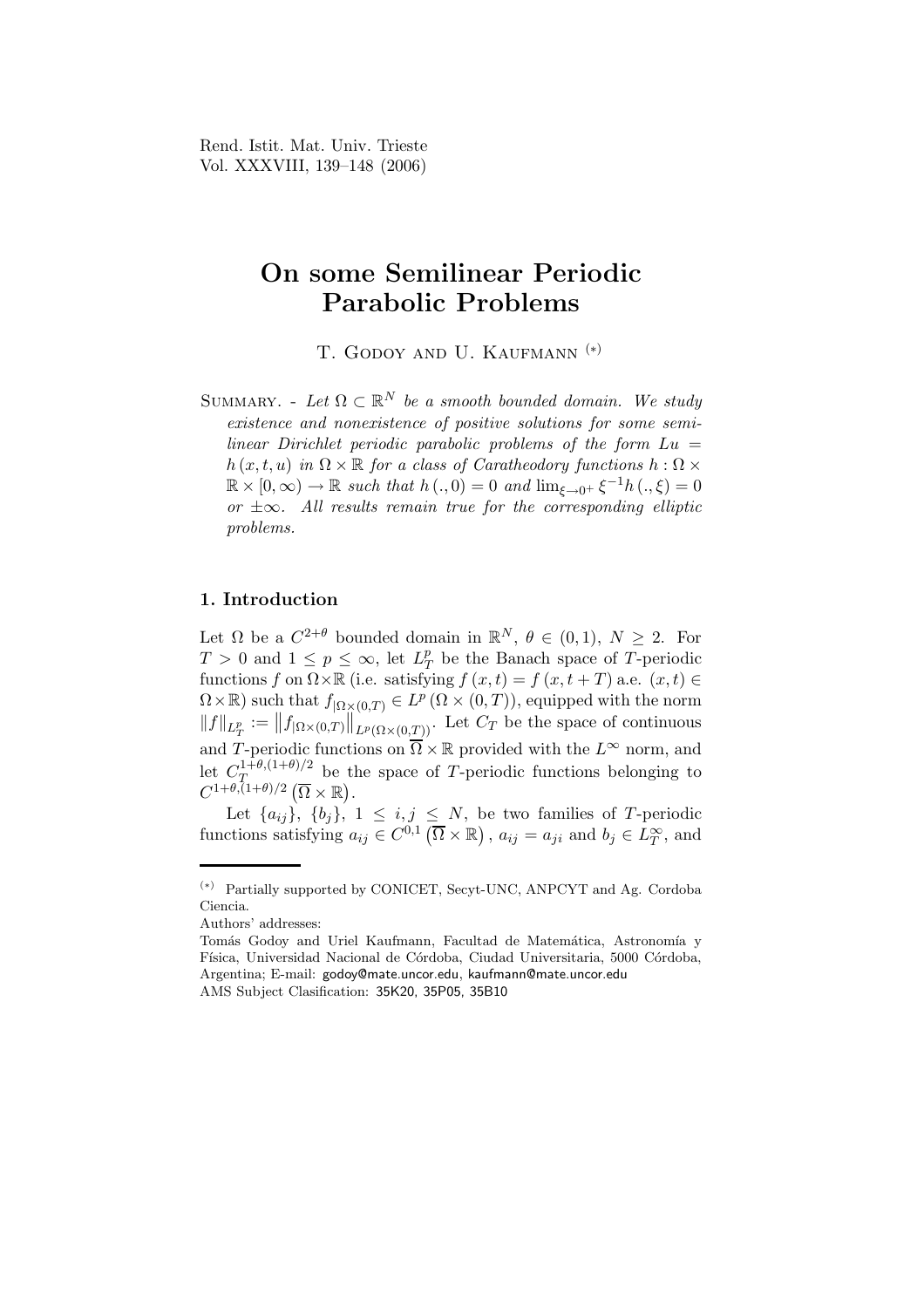assume that

$$
\sum a_{ij}(x,t)\,\xi_i\xi_j\geq\alpha_0\,|\xi|^2
$$

for some  $\alpha_0 > 0$  and all  $(x, t) \in \Omega \times \mathbb{R}, \xi \in \mathbb{R}^N$ . Let A be the  $N \times N$ matrix whose  $i, j$  entry is  $a_{ij}$ , let  $\overline{b} = (b_1, ..., b_N)$ , let  $0 \le c_0 \in L_T^{\infty}$ and let  $L$  be the parabolic operator given by

$$
Lu = u_t - div (A\nabla u) + \langle \overline{b}, \nabla u \rangle + c_0 u
$$

Let  $W = \{u \in L^2((0,T), H_0^1(\Omega)) : u_t \in L^2((0,T), H^{-1}(\Omega))\}.$ For  $h \in L_T^2$ , we say that u is a (weak) solution of the periodic problem

$$
\begin{cases}\nLu = h & \text{in } \Omega \times \mathbb{R} \\
u = 0 & \text{on } \partial\Omega \times \mathbb{R} \\
u \text{ } T \text{-periodic} & \n\end{cases} \tag{1}
$$

if u is T-periodic,  $u_{\Omega \times (0,T)} \in W$  and

$$
\int_{\Omega \times (0,T)} \left[ -u \frac{\partial g}{\partial t} + \langle A \nabla u, \nabla g \rangle + \langle b, \nabla u \rangle g + c_0 u g \right] = \int_{\Omega \times (0,T)} h g
$$

for all  $g \in C_c^{\infty}(\Omega \times (0,T))$ . For  $u \in W$ , the inequality  $Lu \geq h$ (respectively  $\leq$ ) in  $\Omega \times \mathbb{R}$  will be understood in the analogous weak sense.

For  $1 \leq r \leq \infty$  let  $W_r^{2,1}(\Omega \times (t_0, t_1))$  be the Sobolev space of the functions  $u \in L^r(\Omega \times (t_0, t_1)), u = u(x_1, ..., x_N, t)$ , such that  $u_t$ ,  $u_{x_j}$  and  $u_{x_ix_j}$  belong to  $L^r(\Omega \times (t_0,t_1))$  for  $1 \leq i,j \leq N$ , and let  $W^{2,1}_{r,T}$  be the space of T-periodic functions such that  $u_{|\Omega \times (0,T)} \in$  $W_r^{2,1}(\Omega\times(0,T))$ . For  $f\in L_T^r$ ,  $r>1$ , we say that u is a strong solution of (1) if  $u \in W^{2,1}_{r,T}$  and the equation holds a.e. in the pointwise sense.

Let  $f, g : \Omega \times \mathbb{R} \times [0, \infty) \to \mathbb{R}$  be two Caratheodory functions, i.e.  $(x, t) \to f(x, t, \xi)$  is measurable for all  $\xi \geq 0$  and  $\xi \to f(x, t, \xi)$  is continuous in  $[0, \infty)$  a.e.  $(x, t) \in \Omega \times \mathbb{R}$ , and the same for g. Assume that  $f(.,\xi)$  and  $g(.,\xi)$  belong to  $L^r_T$ ,  $r > (N+2)/2$ , for all  $\xi \ge 0$ and that both are  $T$ -periodic in  $t$ . Let

H1. There exist  $c_f, p_1, p_2, \underline{\xi}, \overline{\xi} > 0$  and  $0 \le a \in L_T^{\infty}$  such that

$$
c_f \xi^{p_1} \leq f(x, t, \xi) \text{ for all } \xi \in \left(0, \underline{\xi}\right] \ a.e. \ (x, t) \in \Omega \times \mathbb{R}, \tag{2}
$$

$$
f(x, t, \xi) \leq a(x, t) \xi^{p_2}
$$
 for all  $\xi \in [\overline{\xi}, \infty)$  a.e.  $(x, t) \in \Omega \times \mathbb{R}$  (3)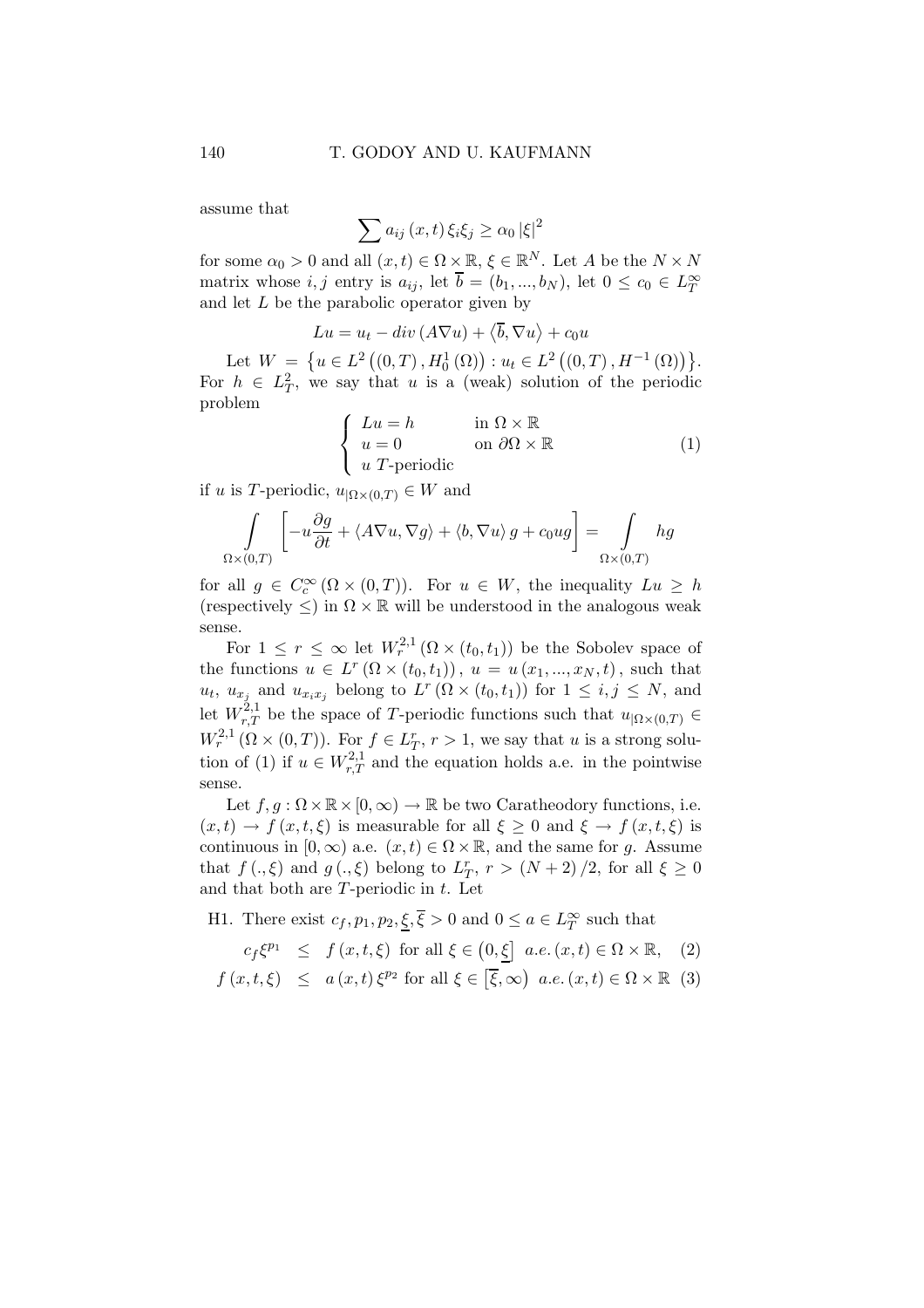H2. There exist  $b, c_g, q_1, q_2, \xi, \overline{\xi} > 0$  with  $q_1 > p_2$  if  $p_2 \ge 1$  such that

$$
c_g \xi^{q_1} \le g(x, t, \xi) \text{ for all } \xi \in [\overline{\xi}, \infty) \text{ a.e. } (x, t) \in \Omega \times \mathbb{R}, \quad (4)
$$

$$
g(x, t, \xi) \le b\xi^{q_2} \text{ for all } \xi \in (0, \xi] \ \ a.e. (x, t) \in \Omega \times \mathbb{R} \tag{5}
$$

Our aim in this paper is to study existence and nonexistence of positive solutions for semilinear periodic parabolic problems of the form  $\sqrt{ }$ 

$$
\begin{cases}\nLu = \lambda f(x, t, u) - g(x, t, u) & \text{in } \Omega \times \mathbb{R} \\
u = 0 & \text{on } \partial\Omega \times \mathbb{R} \\
u \text{ } T\text{-periodic} & \text{(6)}\n\end{cases}
$$

where  $\lambda > 0$  is a real parameter and  $f, g$  satisfy conditions H1 and H2. Let us mention that as a consequence of our proofs the results remain true for the corresponding elliptic problems. For applications we refer to [2], [16].

In order to describe our results and relate them to others in the literature, let us take as an example of the above situation the problem

$$
\begin{cases}\nLu = \lambda a(x, t) h(u) u^{p} - b(x, t) u^{q} := H(x, t, u) & \text{in } \Omega \times \mathbb{R} \\
u = 0 & \text{on } \partial\Omega \times \mathbb{R} \\
u \text{ } T \text{-periodic}\n\end{cases}
$$
\n(7)

where  $0 < a_0 \le a \in L_T^{\infty}$ ,  $0 < b_0 \le b \in L_T^{\infty}$ ,  $p, q > 0$  and  $h : [0, \infty) \rightarrow$ R is a continuous function such that  $h(0) \geq 0$  with  $h'(0) > 0$  if  $h(0) = 0$ , and  $\sup_{\xi > 0} h(\xi) < \infty$ .

When  $p = 1 < q$  and  $h \equiv 1$ , (7) becomes the well-known logistic equation that has been widely studied in recent years. A necessary and sufficient condition for the existence of positive solutions is  $\lambda$  $\lambda_1(a)$ , where  $\lambda_1(a)$  is the (unique) positive principal eigenvalue of the linear problem with weight

$$
\begin{cases}\nLu = \lambda a(x, t) u & \text{in } \Omega \times \mathbb{R} \\
u = 0 & \text{on } \partial\Omega \times \mathbb{R} \\
u \text{ } T\text{-periodic} & \n\end{cases}
$$
\n(8)

(see e.g. [14], [17] and the references therein for the elliptic problem and [12], [10] for the periodic parabolic case). However, if for instance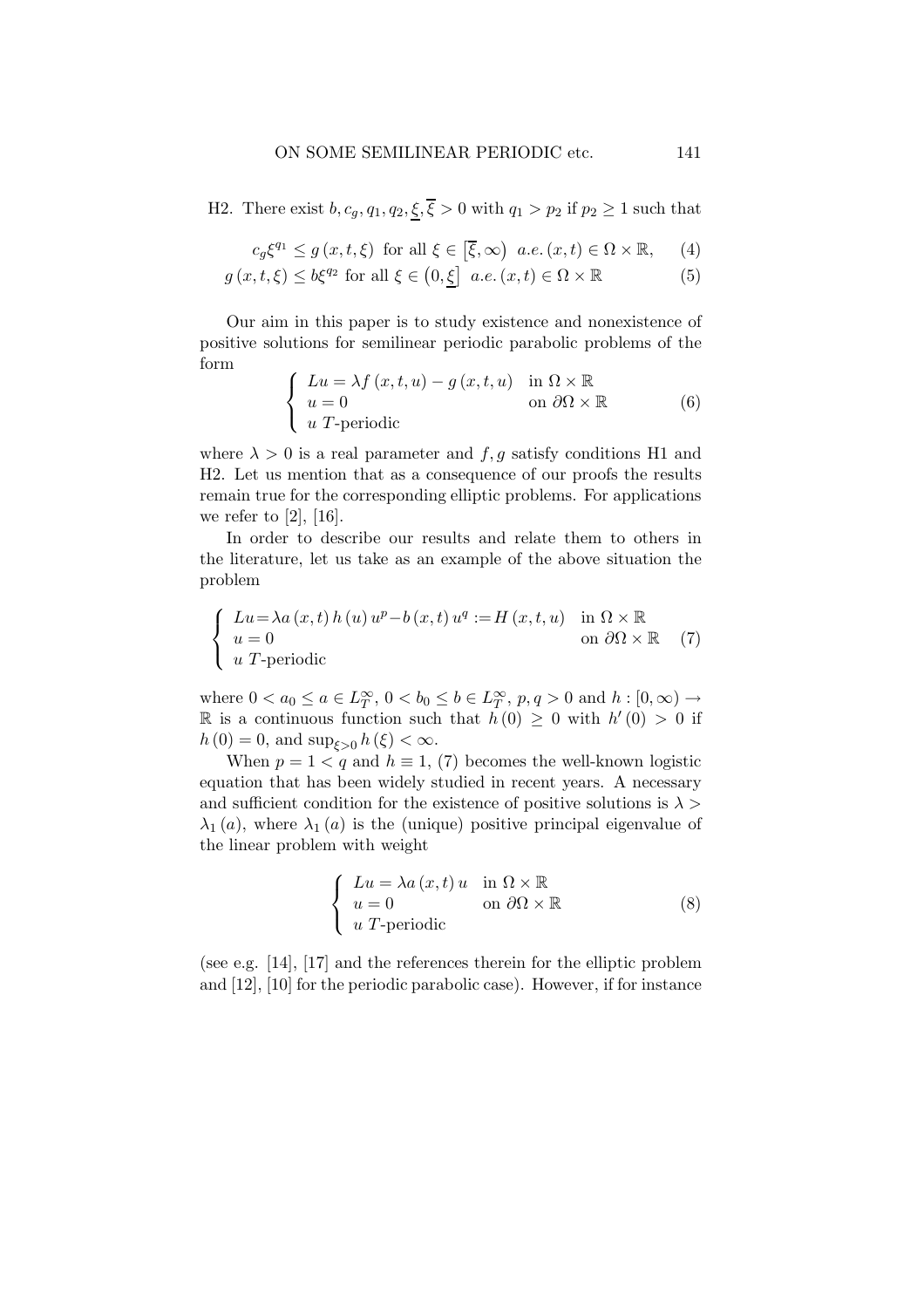$h(u) = \sin u$ , then neither the approach in [12] nor the one in [10] can be applied because  $\xi \to \xi^{-1}H(\cdot,\xi)$  is no longer decreasing and  $\lim_{\xi \to 0^+} \xi^{-1} H \left( ., \xi \right) = 0$ . As a consequence of Theorem 3.1 we shall see that a similar result still holds for (7), namely there exists  $\Lambda \geq$  $\lambda_1(a)$  / sup<sub> $\xi>0$ </sub> h( $\xi$ ) such that (7) has a positive solution for all  $\lambda > \Lambda$ and there is no positive solution if  $0 < \lambda < \Lambda$ .

If  $0 < p, q < 1$  and  $h \equiv 1$ , in the elliptic case it is also known that there exists some  $\Lambda \geq 0$  such that (7) has a positive solution for all  $\lambda > \Lambda$  and that there is no positive solution if  $0 < \lambda < \Lambda$ . In fact, it was proved under additional smoothness assumptions on a and b that if  $p \leq q$  then  $\Lambda = 0$ , and that if  $p > q$  then  $\Lambda > 0$  (see e.g. [21], [4], [15] and its references). For the periodic parabolic problem, recently the authors have found existence of positive solutions for all  $\lambda$  large enough in [11]. We note however that there it is asked that either  $q > 1 - 1/(N + 2)$  or b satisfies a quite strong assumption. From Theorem 3.1 below it will follow that a similar result as is in the elliptic case is true for  $(7)$  with no restrictions on q and b (and not necessarily  $h \equiv 1$ ) and we shall also have a lower estimate for such a  $\Lambda$  when  $p > q$ .

If  $0 < p < 1 \leq q$  and  $h \equiv 1$ , existence of positive solutions for (7) was obtained for all  $\lambda > 0$  in [10], but again the approach followed there fails if one takes h such that  $\lim_{\xi \to 0^+} \xi^{-1} H \left( ., \xi \right) = 0$  (for the elliptic problem, similar results are given in [4] for  $0 < p < q$ ,  $p < 1$ ,  $a \equiv 1$  and  $0 < b \in C^{\theta}(\overline{\Omega})$ , and in [3] for  $0 < p < 1 \le q$ ,  $a \equiv 1$  and  $0 \leq b \in C^{\theta}(\overline{\Omega})$ . Theorem 3.1 also extends these results in this case.

Finally, to our knowledge no results are known for  $(7)$  when  $1 <$  $p < q$ , even if  $h \equiv 1$ , while this elliptic problem has been studied for example in [20], [13] for  $a = b = h \equiv 1$  and  $(N + 2)/(N - 2)$  $p < q$ , and recently in [6] for a quasilinear equation that includes the case  $1 < p < (N+2)/(N-2), q < 2N/(N-2), a \equiv 1$  and  $b \geq 0$  satisfying some additional conditions. Theorem 3.1 shows that similar existence results as the ones quoted above are still valid in this situation, and that there exists a lower estimate for  $\Lambda$  and a positive solution for  $\lambda = \Lambda$  in this case.

Acknowledgments. The authors would like to thank the referee for her-his careful and detailed reading of the paper.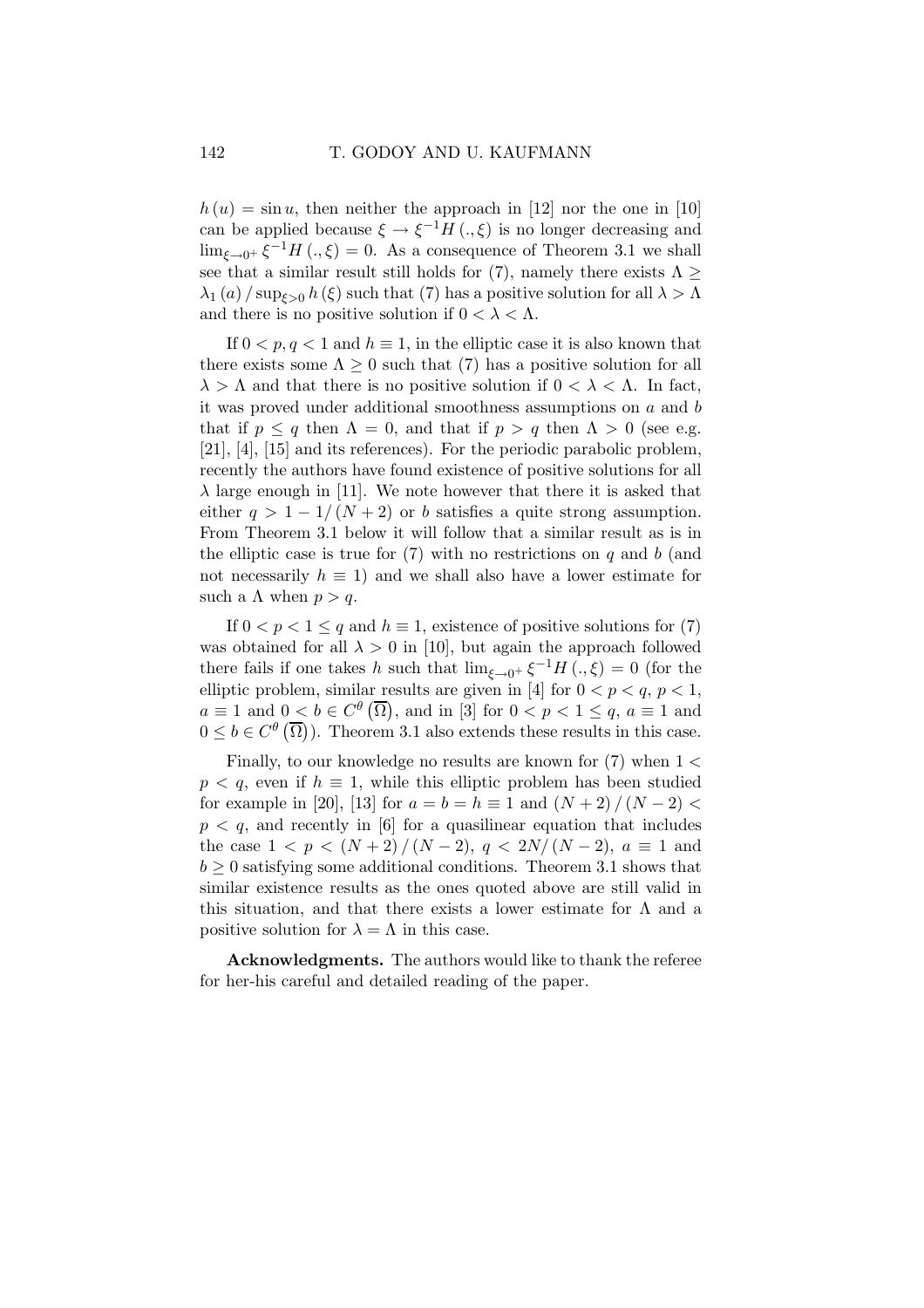### 2. Preliminaries

We start collecting some known facts about periodic parabolic problems with weight.

REMARK 2.1.  $r_{T}$ ,  $r > (N + 2) / 2$ , and let

$$
P(a) := \int_0^T \operatorname{esssup}_{x \in \Omega} a(x, t) dt.
$$

Then  $P(a) > 0$  is necessary and sufficient for the existence of a (unique) positive principal eigenvalue  $\lambda_1(a)$  for problem (8) (cf. [8], Theorem 3.6). We note that the case  $P(a) = +\infty$  is allowed (cf. [8], p. 218).

- ii) Let  $0 \leq \lambda < \lambda_1(a)$  if  $\lambda_1(a)$  exists or  $\lambda \geq 0$  if  $\lambda_1(a)$  does not exist. Then  $(L - \lambda a)^{-1}$ :  $L_T^r \to C_T$   $(r > (N + 2)/2)$  is a well defined compact and positive operator (cf. [9], Lemma 2.9). In particular, if  $Lu \geq \lambda au$  (respectively  $\leq$ ) then  $\lambda \leq \lambda_1(a)$  if  $\lambda_1(a)$  exists (respectively  $\lambda \geq \lambda_1(a)$ ).
- iii) The following comparison principle holds: if  $a_1, a_2 \in L_T^r$ ,  $P(a_1) > 0$  and  $a_1 \le a_2$  in  $\Omega \times \mathbb{R}$ , then  $\lambda_1(a_1) \ge \lambda_1(a_2)$ and, if in addition  $a_1 < a_2$  in a set of positive measure, then  $\lambda_1(a_1) > \lambda_1(a_2)$  (cf. [8], Remark 3.7).

The following remark compiles necessary information of some singular periodic parabolic problems.

REMARK 2.2. Let  $0 < \alpha < 1/(N+2)$ ,  $0 < \beta < 1$ , and consider the problem

$$
\begin{cases}\nLv = -v^{-\alpha} + \lambda v^{\beta} & \text{in } \Omega \times \mathbb{R} \\
v = 0 & \text{on } \partial\Omega \times \mathbb{R} \\
v \ T\text{-periodic} & \n\end{cases} \tag{9}
$$

Then there exists  $\lambda_0 > 0$  such that for all  $\lambda > \lambda_0$  (9) has a positive strong solution  $v oldsymbol{\in} W^{2,1}_{r,T}$  for some  $r > N + 2$ . Moreover,  $v \in C_T^{1+\theta,(1+\theta)/2}$  $\frac{d\Omega}{d\tau}^{1+\theta,(1+\theta)/2}$  and  $\frac{\partial v}{\partial \nu} < 0$  on  $\partial \Omega \times \mathbb{R}$ , where  $\nu$  denotes the outward normal unit vector (cf. [7], Theorems 3.1 and 3.3).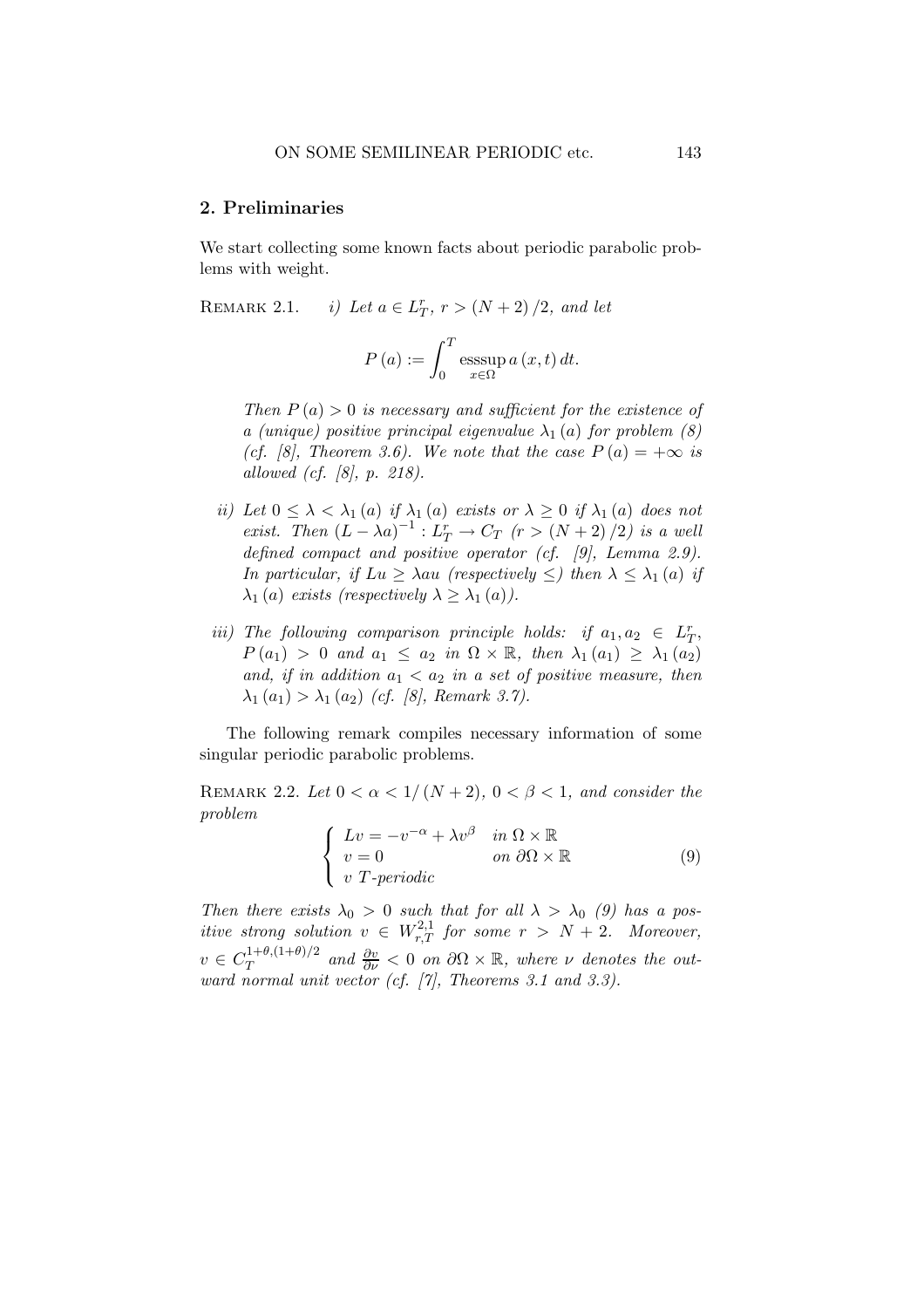### 3. The theorem

Let

 $P^{\circ}$  := interior of the positive cone of  $C_T^{1+\theta,(1+\theta)/2}$ T

THEOREM 3.1. *i)* Let  $f, g$  satisfying H1 and H2. Then there exists  $\Lambda \geq 0$  such that (6) has a (strictly) positive solution  $u =$  $u_{\lambda} \in L^{\infty}_{T}$  for all  $\lambda > \Lambda$ , and if  $0 < \lambda < \Lambda$  then there is no positive solution for (6). Moreover,  $u_{\lambda}$  can be chosen such that

$$
\lim_{\lambda \to \infty} \|u_{\lambda}\|_{L^{\infty}_T} = \infty
$$
\n(10)

Assume in addition that (3) and (4) hold for all  $\xi > 0$ .

ii) If  $p_2 = 1$ , then

$$
\Lambda \geq \lambda_1 \left( a \right) \tag{11}
$$

iii) If  $p_2 > 1$ , then there exists a positive solution  $u_{\Lambda} \in L^{\infty}_T$  for  $\lambda = \Lambda$  and

$$
\Lambda \ge \lambda_1 (a)^{(q_1 - p_2)/(q_1 - 1)} \left( c_g / \|a\|_{L^\infty_T} \right)^{(p_2 - 1)/(q_1 - 1)} \tag{12}
$$

iv) If  $0 < q_1 < p_2 < 1$ , then

$$
\Lambda \ge c_g^{(1-p_2)/(1-q_1)}/\left(\|a\|_{L^\infty_T} \|L^{-1}\|_{L^\infty_T \to L^\infty_T}^{(p_2-q_1)/(1-q_1)}\right) := \widetilde{\Lambda} \quad (13)
$$

Also, either if  $f(.,\xi), g(.,\xi) \in L^r_T$  for some  $r > N + 2$  and all  $\xi \geq 0$  or if in addition (2) and (5) hold for all  $\xi > 0$ , then  $u_{\lambda} \in W^{2,1}_{r,T} \cap P^{\circ}$  whenever such  $u_{\lambda}$  exists.

Proof. In order to prove (i) we start constructing a subsolution for (6). Let  $\alpha, \beta, \lambda_0$  be as in Remark 2.2, and let  $v = v_{\lambda^*} \in W^{2,1}_{r,T} \cap P^{\circ}$  be a solution of (9) corresponding to some  $\lambda^* > \lambda_0$ . Let  $\xi > 0$  be given by H1 and H2 (clearly we may assume that both  $\xi$  coincide). Choose  $k =$  $\underline{\xi}/\|v\|_{\infty}$  and  $\varepsilon = \varepsilon(k) > 0$  such that  $b\underline{\xi}^{q_2} + \lambda^* k^{1-\beta} \xi^{\beta} \leq k^{1+\alpha} \xi^{-\alpha}$  for all  $0 < \xi \leq \varepsilon$ . Define  $v_k := kv$  and  $h(x, t, \xi) := \lambda f(x, t, \xi) - g(x, t, \xi)$ ,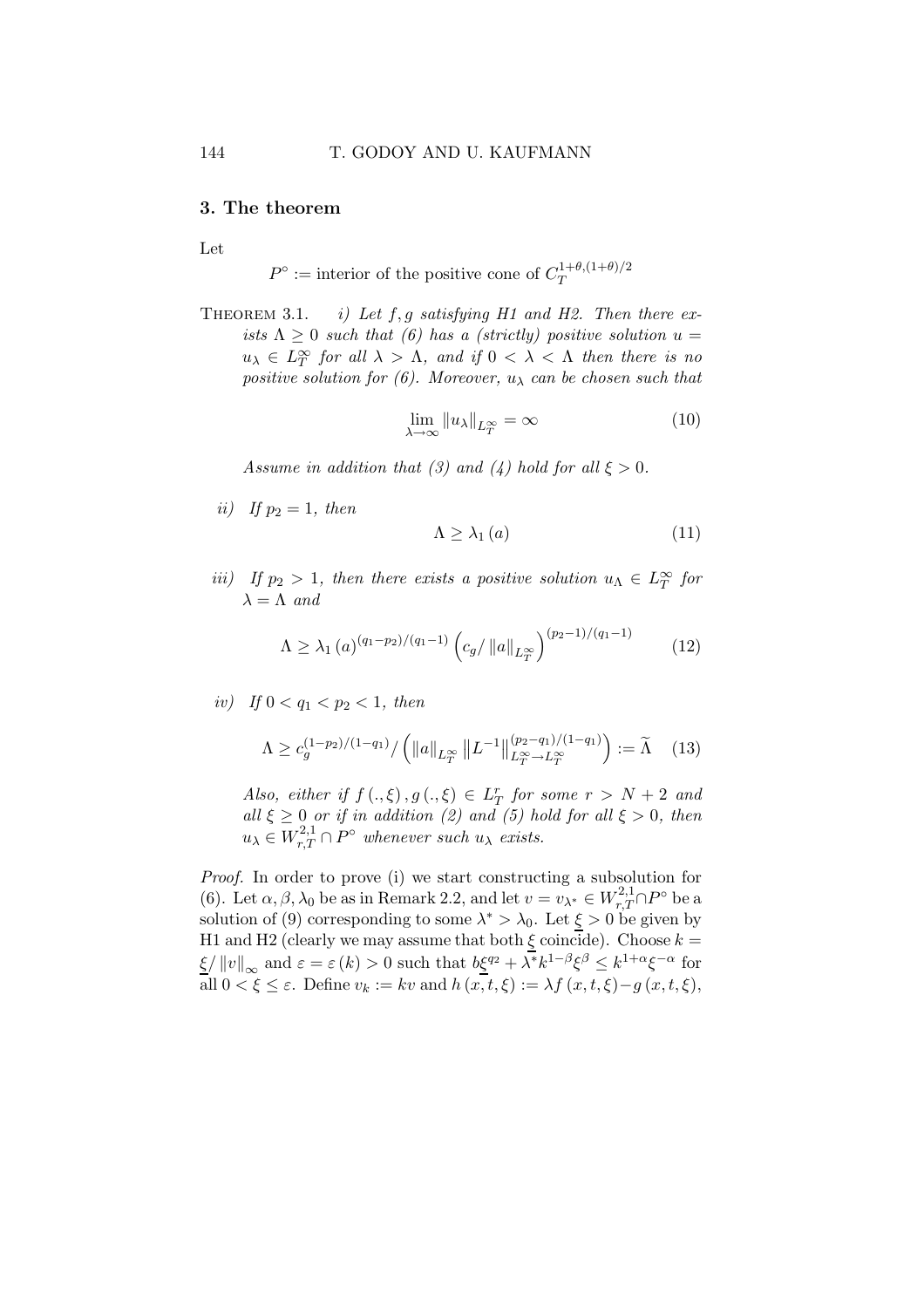and pick  $\lambda \geq (\lambda^* k^{1-\beta} \xi^{\beta} + b \xi^{q_2}) / (c_f \varepsilon^{p_1})$ . Since  $v_k \leq \xi$ , from (9), (2) and (5) we have that

$$
Lv_k = -k^{1+\alpha}v_k^{-\alpha} + \lambda^* k^{1-\beta}v_k^{\beta}
$$
  
\n
$$
\leq -b\xi^{q_2}\chi_{\{0  
\n
$$
\leq (\lambda c_f v_k^{p_1} - bv_k^{q_2})\chi_{\{0  
\n
$$
\leq h(x, t, v_k)
$$
$$
$$

and therefore  $v_k$  is a subsolution of (6).

On the other side, if  $p_2 \geq 1$  we have  $p_2 < q_1$  and so recalling (3) and (4) we see that for some constant  $K \gg 0$  it holds that

$$
h\left(x,t,K\right)\leq\lambda\left\Vert a\right\Vert _{\infty}K^{p_{2}}-c_{g}K^{q_{1}}\leq0\leq L\left(K\right)
$$

Hence, K is a supersolution of (6). Suppose now  $0 < p_2 < 1$ , and fix  $0 < \delta < \lambda_1(1)$  and  $K > \max\left(\overline{\xi}, \left(\lambda \|a\|_{\infty}/\delta\right)^{1/(1-p_2)}\right)$ , where  $\overline{\xi}$ is given by H1. From Remark 2.1 (ii) there exists  $0 \leq w \in L^{\infty}_T$ solution of the Dirichlet periodic problem  $Lw = \delta(w + K)$  in  $\Omega \times \mathbb{R}$ . Moreover,

$$
h(x,t,w+K) \leq \lambda a(x,t) (w+K)^{p_2} \leq \lambda ||a||_{\infty} (w+K) / K^{1-p_2}
$$
  
 
$$
\leq \delta (w+K) \leq L (w+K)
$$

and thus  $w + K$  is a supersolution of (6). Hence, in any case we can apply [5], Theorem 1, to obtain a solution  $0 < u \in L^{\infty}_T$  of (6).

Let  $\Lambda := \inf \{ \lambda > 0 : \text{there exists } 0 < u_{\lambda} \in L_T^{\infty} \text{ solution of (6)} \}$  $<\infty$ . Let  $\lambda > \Lambda$  and let  $\lambda > \overline{\lambda} > \Lambda$  such that there exists  $u_{\overline{\lambda}} \in L^{\infty}_T$ solution of (6) for  $\lambda = \lambda$ . Clearly  $u_{\overline{\lambda}}$  is a subsolution of (6). Moreover, as above we can choose a supersolution  $w \ge ||u_{\overline{\lambda}}||_{\infty}$  and then again Theorem 1 in [5] gives a solution of (6).

Let us prove (10). Let  $\lambda_j$  be an increasing sequence such that  $\lambda_j \to \infty$ , and let  $u_{\lambda_j}$  be the corresponding positive solutions of (6). An inspection of the above part of the proof shows that we can choose  $u_{\lambda_j}$  such that  $\lambda_j \to u_{\lambda_j}$  is increasing and so there exists  $\lim_{j\to\infty}$   $\left\|u_{\lambda_j}\right\|_{\infty}$  :=  $l \leq \infty$ . Suppose  $l < \infty$ , and let  $0 < u_{\infty}$  :=  $\lim_{j\to\infty} u_{\lambda_j}$ . Dividing (6) by  $\lambda_j$  and going to the limit we find that  $f(x, t, u_{\infty}) = 0$ , which is not possible. Therefore, part (i) of the theorem is proved.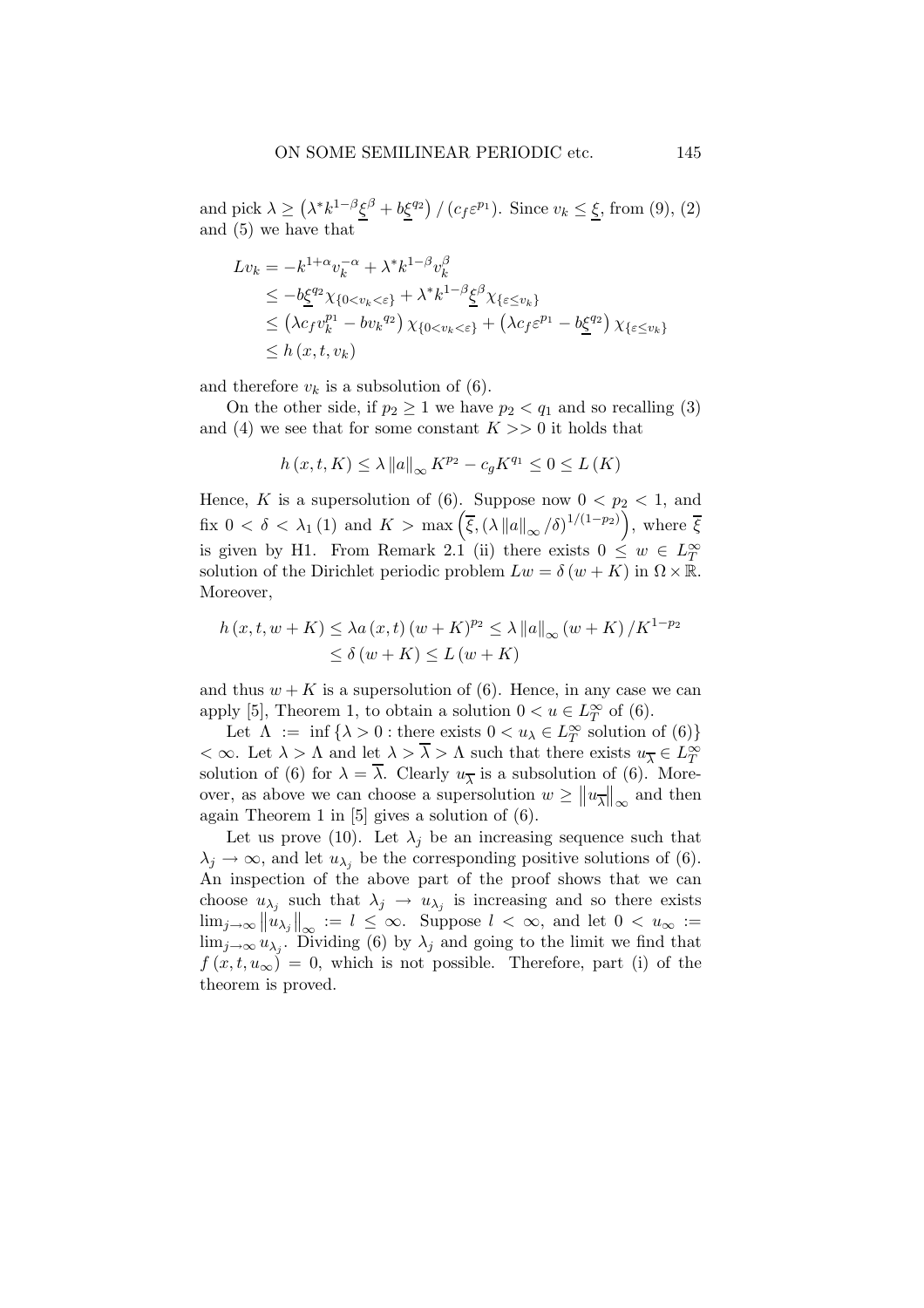Assume now that (3) and (4) hold for all  $\xi > 0$ , and let  $\lambda > \Lambda$ ,  $0 < u \in L_T^{\infty}$  be the solution found above. If  $p_2 = 1$ , (3) and (4) imply  $Lu \leq \lambda au$  and hence Remark 2.1 (ii) gives  $\lambda \geq \lambda_1(a)$  and thus (11) follows (note that since (3) holds for all  $\xi > 0$ , (2) and (3) say that a is not identically zero, i.e.  $P(a) > 0$  and so  $\lambda_1(a)$  exists).

We prove (iii). Let  $\Lambda < \lambda_j$  be a decreasing sequence such that  $\lambda_j \to \Lambda$  and let  $u_{\lambda_j}$  be the positive solutions of (6) for  $\lambda = \lambda_j$ . As before, we can choose  $u_{\lambda_j}$  such that  $j \to u_{\lambda_j}$  is decreasing and so  $||u_{\lambda_j}||_{\infty} \leq c$  for some  $c > 0$  not depending on j. Moreover, since  $|h(\cdot, u_{\lambda_j})| \leq \max_{0 \leq \xi \leq ||u_{\lambda_j}||_{\infty}}$  $|h(.,\xi)|$ , the assumptions on f and g give that  $||h(x,t,u_{\lambda_j})||_{L^r_T} \leq c$  with c not depending on j  $(r > (N+2)/2)$ . Thus, from the compactness of  $L^{-1}: L^r_T \to C_T$ (cf. Remark 2.1 (ii)) we get some  $0 \le u_{\Lambda} \in L^{\infty}_T$  solution of (6) for  $\lambda = \Lambda$ . In order to show that  $u_{\Lambda}$  is not identically zero it suffices to prove that  $\lim_{j\to\infty} ||u_{\lambda_j}||_{\infty} \neq 0$ . Now, suppose  $\lim_{j\to\infty} ||u_{\lambda_j}||_{\infty} = 0$ , and let  $v_j := u_{\lambda_j}/\left\|u_{\lambda_j}\right\|_{\infty}^{\infty}$ . Recalling (3) and (4) we get

$$
0 < v_j \leq L^{-1} \left( \lambda_j a v_j u_{\lambda_j}^{p_2 - 1} - c_g v_j u_{\lambda_j}^{q_1 - 1} \right)
$$

and thus going to the limit the continuity of  $L^{-1}$  implies  $v_j \to 0$ which is not possible, and so the first assertion of (iii) is proved.

Let  $k = (c_g/\lambda ||a||_{\infty})^{1/(q_1 - p_2)}$ . Since  $1 < p_2 < q_1$  we have

$$
L(ku) \le \lambda a k^{1-p_2} (ku)^{p_2} - c_g k^{1-q_1} (ku)^{q_1}
$$
  
\n
$$
\le \lambda a k^{1-p_2} (ku) \chi_{\{0 < ku \le 1\}} + (\lambda a k^{1-p_2} - c_g k^{1-q_1}) (ku)^{p_2} \chi_{\{ku > 1\}}
$$
  
\n
$$
\le \lambda a k^{1-p_2} (ku) \chi_{\{0 < ku \le 1\}}
$$

and so from the last statements in Remark 2.1 (ii) we get  $\lambda \geq$  $\lambda_1\left(ak^{1-p_2}\right) = \lambda_1\left(a\right)k^{p_2-1}$  which in turn implies (12).

In order to prove (13) we proceed by contradiction. Suppose there exists a positive solution u for  $\lambda = \Lambda$ . Choose  $k :=$  $\left(\widetilde{\Lambda}\left\Vert a\right\Vert \left\Vert L^{-1}\right\Vert \right.$  $\int_{0}^{-1/(1-p_2)}$ . Recalling (3), (4) and that  $0 < p_2 < 1$  a computation shows that  $||ku||_{\infty} \leq 1$ . Taking into account this and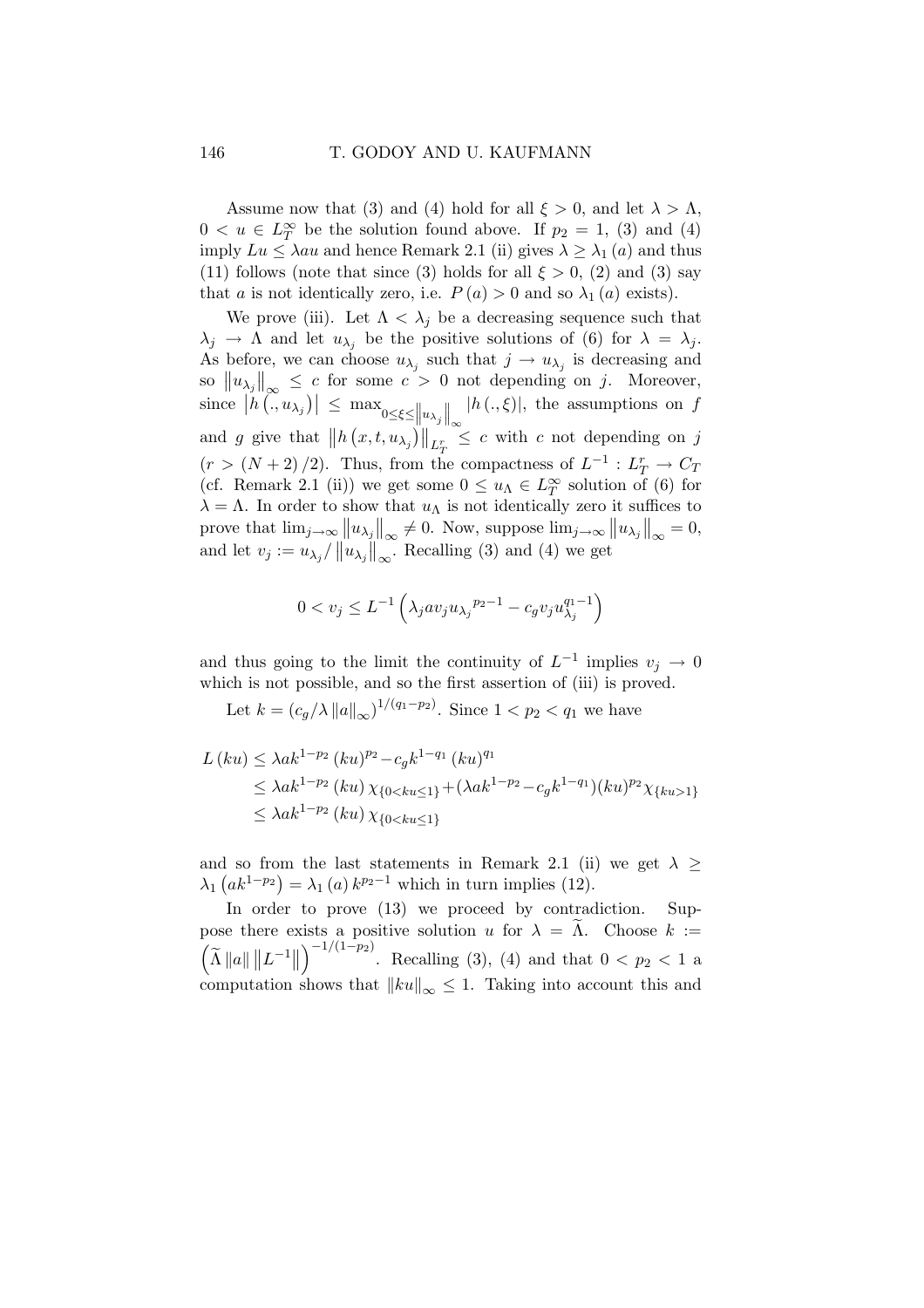that  $q_1 < p_2$  we find

$$
L(ku) \leq \tilde{\Lambda}ak^{1-p_2} (ku)^{p_2} - c_g k^{1-q_1} (ku)^{q_1}
$$
  
\n
$$
\leq (||a|| ||L^{-1}||)^{-1} a (ku)^{p_2} - ||L^{-1}||^{-1} (ku)^{q_1}
$$
  
\n
$$
\leq 0
$$

Contradiction.

To end the proof, note that any of the last assumptions imply  $h(x, t, u) \in L_T^r$  for some  $r > N + 2$ . Since the operator  $L^{-1}: L_{T_{\Omega}}^r \rightarrow$  $W^{2,1}_{r,T}$  is continuous (see e.g. [19], Section 4) it follows that  $u \in W^{2,1}_{r,T}$ , and from the Sobolev imbedding theorems (e.g. [18], Lemma 3.3, p. 80) and the strong maximum principle (e.g. [2], Theorem 13.5) we get that  $u \in P^{\circ}$ .  $\Box$ 

#### **REFERENCES**

- [1] D. Daners, Domain perturbation for linear and nonlinear parabolic equations, J. Differ. Equations 129 (1996), 358-402.
- [2] D. DANERS AND P. KOCH-MEDINA, Abstract evolution equations, periodic problems and applications, Longman Research Notes 279 (1992).
- [3] M. DELGADO, J. LÓPEZ-GÓMEZ AND A. SUÁREZ, Nonlinear versus linear diffusion from classical solutions to metasolutions. Adv. Differ. Equ. 7 (2002), 1101-1124.
- [4] M. DELGADO AND A. SUÁREZ, On the structure of the positive solutions of the logistic equation with nonlinear diffusion, J. Math. Anal. Appl. 268 (2002), 200-216.
- [5] J. Deuel and P. Hess, Nonlinear parabolic boundary value problems with upper and lower solutions, Israel J. Math. 29 (1978), 92-104.
- [6] W. Dong, A priori estimates and existence of positive solutions for a quasilinear elliptic equation, J. London Math. Soc. 72 (2005), 645-662.
- [7] T. GODOY, J. HERNÁNDEZ, U. KAUFMANN AND S. PACZKA,  $On$ some singular periodic parabolic problems, Nonlinear Anal. 62 (2005), 989-995.
- [8] T. GODOY AND U. KAUFMANN, On principal eigenvalues for periodic parabolic problems with optimal condition on the weight function, J. Math. Anal. Appl. 262 (2001), 208-220.
- [9] T. GODOY AND U. KAUFMANN, On positive solutions for some semilinear periodic parabolic eigenvalue problems, J. Math. Anal. Appl. 277 (2003), 164-179.